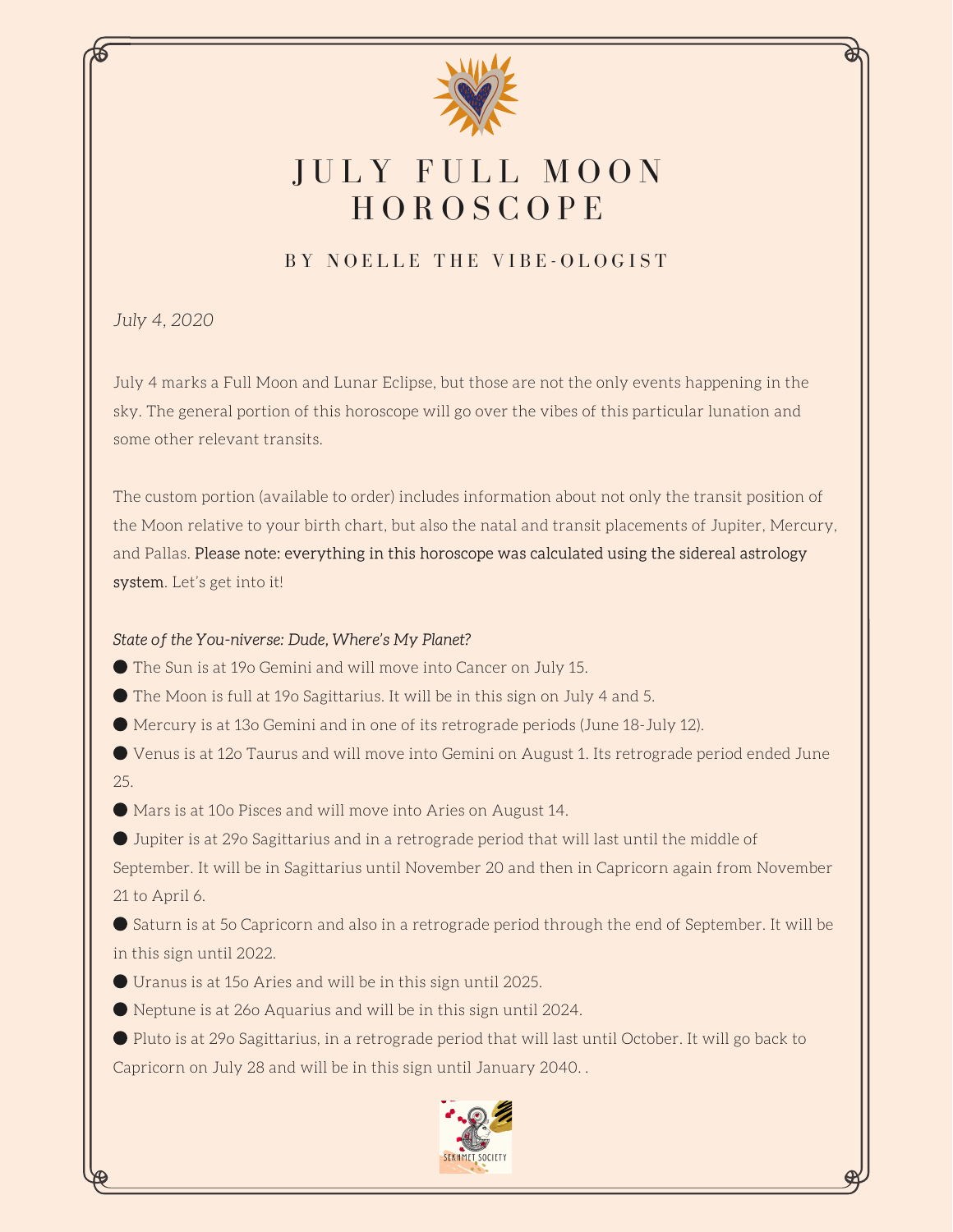

#### The Moon: It's Full, Just Like You (Just Let It out, Already)

The Full Moon is great for observation because the light of the moon lets us see what's really going on. This is true in the practical sense and also symbolically. Think of how the earth is fully illuminated by the light of a full moon. And then think about how you can see issues clearly when your emotional and emotional stake in them has been revealed.

The Sign of Sagittarius The placement of this lunation in the sidereal sign of Sagittarius, to me, is a wonderful follow-up to the Gemini New Moon of June. The stereotypes about Sagittarians include their flirtatiousness, flightiness, and infidelity, but the archetype spells out a more refined story. One Kemetic association with this sign is the goddess Sekhmet, the warrior mother, who is not unrelated to the Venusian vibes of Hathor. There is here an expansiveness that can be harmful if not contained or at least counterbalanced appropriately. Anytime you see a Sagittarius placement on a chart, consider its astrological properties: mutable and fiery. Change, flexibility, and external action are key with this sign.

Sagittarius is the fire that breaks free of constraint to ignite the world. With an eclipse happening in this sign, it suggests that a change is coming to help you align with the philosophies that support a thriving collective.

The Full Moon & Release In general, regardless of signs or planets, the Full Moon is a special time for release. After observing what needs to be observed, you have the opportunity to integrate the knowledge and then find, acknowledge, or confirm something that can be let go from your life, your mindset, or your physical person. If you lose something at a time like this, perhaps it means that particular thing had to go, or that thing represented something conceptual or abstract that has to go. This is the basic energy available for rituals at this time. I personally associate full moons with ancestral reverence. In one part of the custom portion of this horoscope, I offer the traditional rulers and elemental associations of the planets affected by the full moon and eclipse. Consider these the celestial ancestors who may be requesting the most attention for the next six months. I think people say things like "don't manifest during a full moon or eclipse" because the powers at your disposal are more amplified and layered at this time than others. If my theories are correct, then any rituals done at this particular lunation are charged with the power of infinite ancestors and energy that has been waiting patiently to be made apparent in the earthly realm.

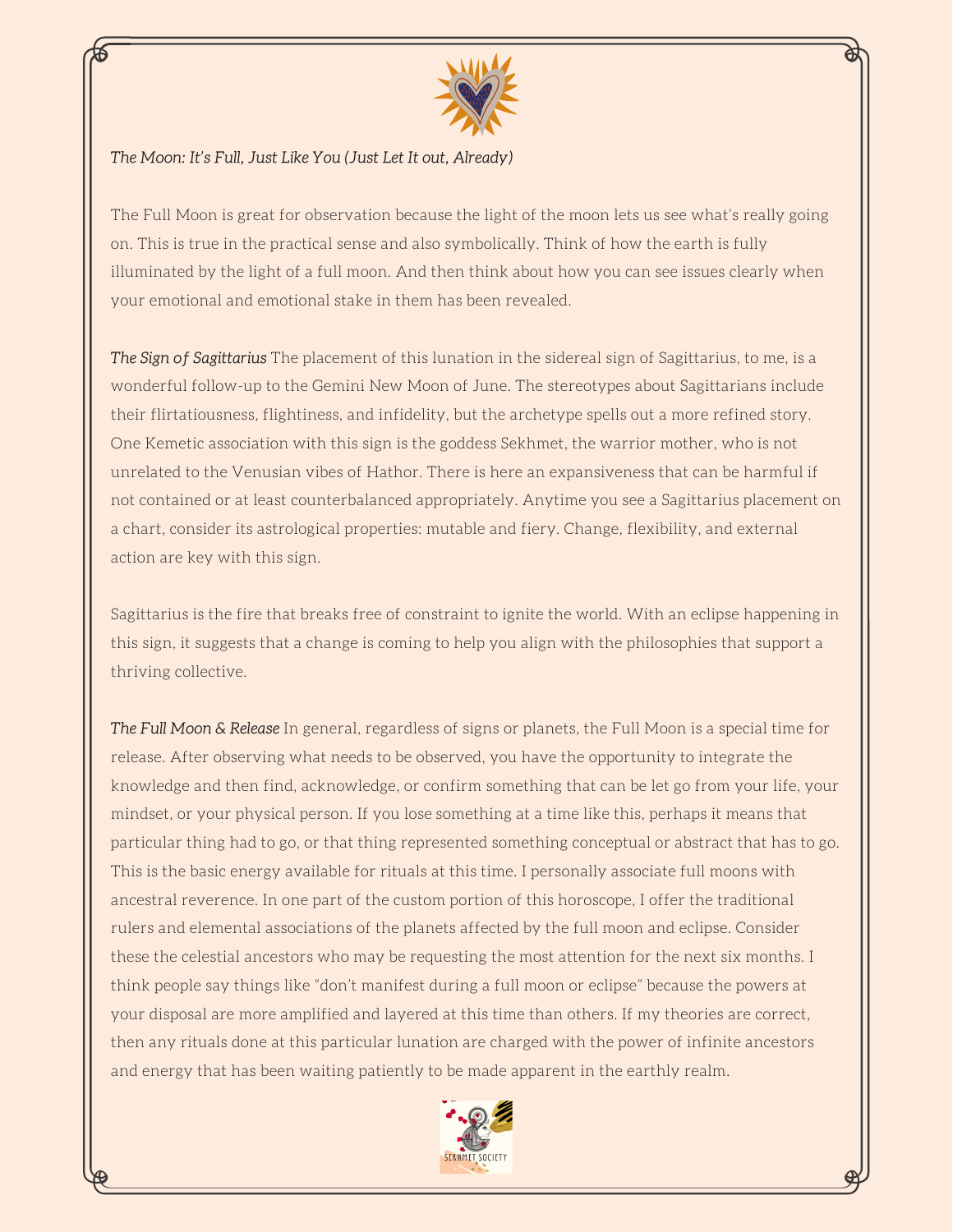

So if you're down with that kind of kapowey to your stuff, then go ahead and do it! If you're new to portals though, maybe just put on a press badge for this one. But know that even if you choose to only observe and report, this current climate seems to claim everyone as willing participants; you're still on the ride.

#### Key Celestial Bodies (beside the Moon, lol) for This Full Moon

Jupiter Jupiter is the biggest planet in our solar system, so it is not surprising that it is associated with expansion. One positive aspect of this theme is spiritual and philosophical growth. One less positive aspect is the possibility of excess that comes from a lack of restraint. This is why Jupiter and Saturn are often discussed together- the former says "get bigger," while the latter reminds you "not too big!" The Kemetic association for this planet is Horus, the young king. He doesn't feature the same philandering nature as his Greek "counterpart," Zeus, but the vibes of enthusiasm and a lust for life remain. Jupiter is the daddy who brings presents or takes us on trips while other adults in the daily wonder where he got the resources. It's not Jupiter's job to show you how it's done, but rather to just do it. Some say Jupiter is about luck while the archetype suggests it is more about the ability to create wins. It is also very Jupiterian to joke to hide your pain (literally, jovial); there is big comedian and clown energy here.

In his book *Planetary Forces: The Language Behind the Body, Plants, Metals and Gems,* Dr. Samuel Sagan describes two "dialectics" with the planet Jupiter, that is, two oppositional positionings that produce meaning. One dialectic is with Saturn, the other with Mercury. For this lunation, the dialectic with Mercury is most relevant, as we are fresh off a New Moon in Gemini, ruled by Mercury. Jupiter gives the big ideas while Mercury shows us where to hammer out the intricate details. In your birth chart, your Jupiter sign, house, and aspects are clues to where you have big, universally applicable ideas. You can then look to the sign, house, and aspects of Mercury to give you clues on how your ideas are communicated to and through your earthly vessel. Finally, your Saturn sign, house, and aspects for clues on your safety switch, or how you keep yourself from getting too big or going too far.

Mercury While Jupiter is the star of the show Saturday, we should give some attention to Mercury for this lunation as well because it is the ruling planet of Gemini, where we just had a new moon. Where Jupiter is about expanding philosophies,

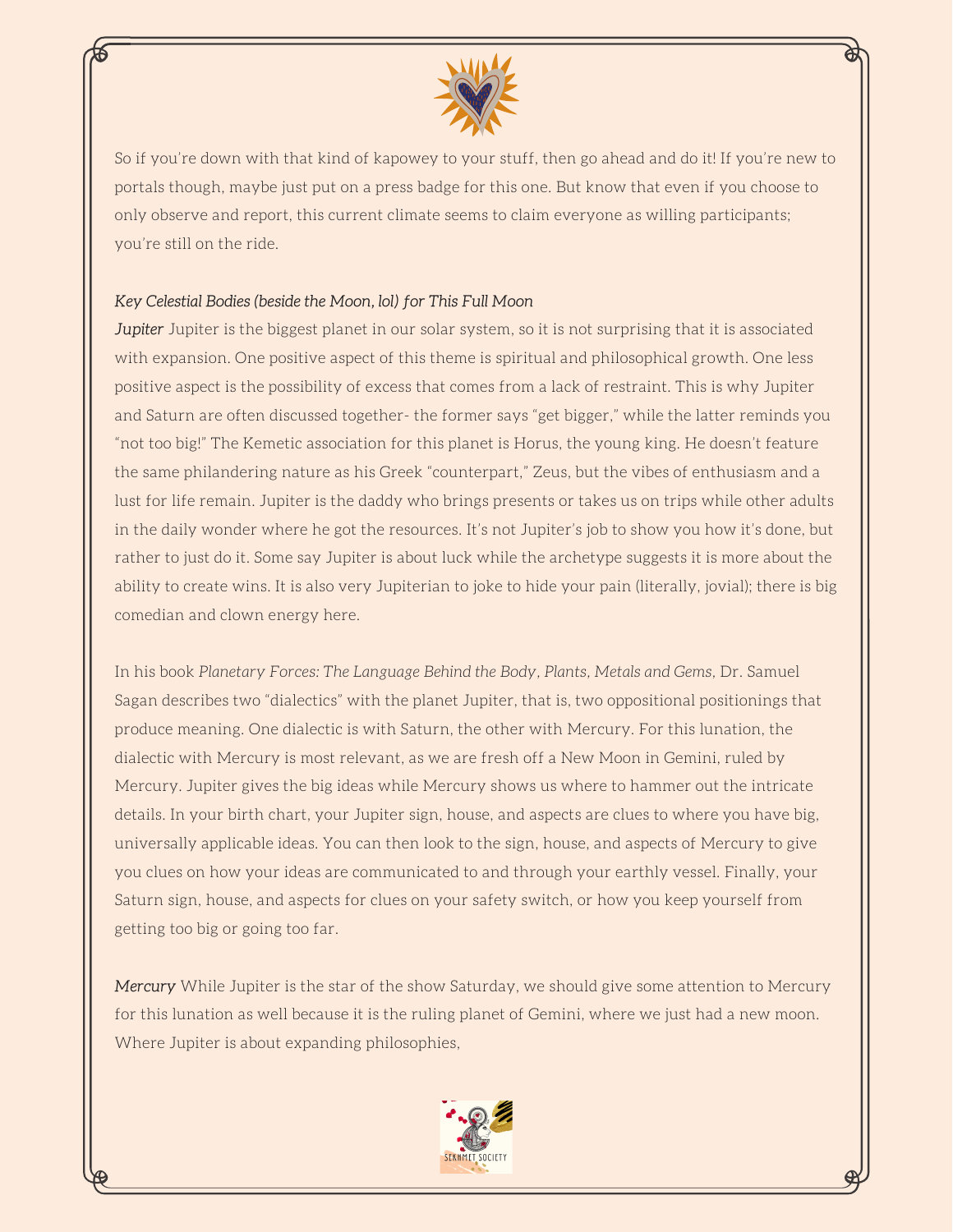

*Mercury is about communicating the day-to-day ideas. It is hard to conceive of ourselves without our* Mercury sign - it represents how we think and communicate on this planet. It is also worth mentioning *that Mercury is still in retrograde, so our powers of thought and communication--including the systems we rely upon to convey such things--are "offline," so to speak. These retrograde periods, for those cosmically aligned, provide a chance for recalibration. Anything that is breaking down wasn't really* working anyway, so consider that as you prepare to let go of various things and concepts this weekend *(clears throat: U.S. exceptionalism, white supremacy, patriarchy, capitalism, etc.). Also, don't forget the Kemetic "counterpart" of Mercury, Thoth. He is where we get all our alchemical and otherwise magical knowledge from, so be sure to remember his role in your conscious creations.*

Pallas Pallas is one of the asteroids that represents the divine feminine as we embody it in our lives. She's relevant for this lunation because of her association with Jupiter and also because the asteroid is literally *on top of (conjunct) Jupiter in the sky right now. Mythologically correlated to the Greek goddess Athena, the power of this celestial body crosses over the seemingly separate realms of mind and body. Her Kemetic "counterpart" is the Goddess Neith, worshipped in ancient "Libya." The Greek myth of Pallas Athena's birth includes her father, Zeus/Jupiter, swallowing her pregnant mother whole to thwart prophecies of an all-powerful daughter. This act did not stop Athena, who busted through her dad's forehead like the Kool-Aid man, fully grown and ready to fight. As noted by Demetra George and Douglas Bloch in their book Asteroid Goddesses: The Mythology, Psychology, and Astrology of the Reemerging Feminine: "from a sociological perspective, the myth of the birth of Pallas from Jupiter's head marks the ingestion and adaptation of the feminine wisdom principle into the needs of the patriarchal state. In terms of the evolution of consciousness, however, this myth also describes the growth of wisdom from the instinctive to the conscious" (p. 89). "Ingestion and adaptation," to me though, are euphemistic terms for cruel and selfish consumption. In the contemporary context, it should prompt you* to ask how you can use a literal power of your mind as a weapon of self-defense against this kind of *violence.*

Nevertheless, it is said that Pallas Athene the asteroid shows us a divine intelligence, one that transcends *binary notions of biological sex or gender, goes beyond the words of Mercury's Gemini, and extends beyond the philosophies and spiritual edicts of Jupiter's Sagittarius. She is instinctive, human animal intelligence. Again, we can turn to George and Bloch for a succinct definition: In the horoscope, she describes one's capacities for inspired vision, intuition, curiosity, genius, and exceptional perception" (p. 89).*

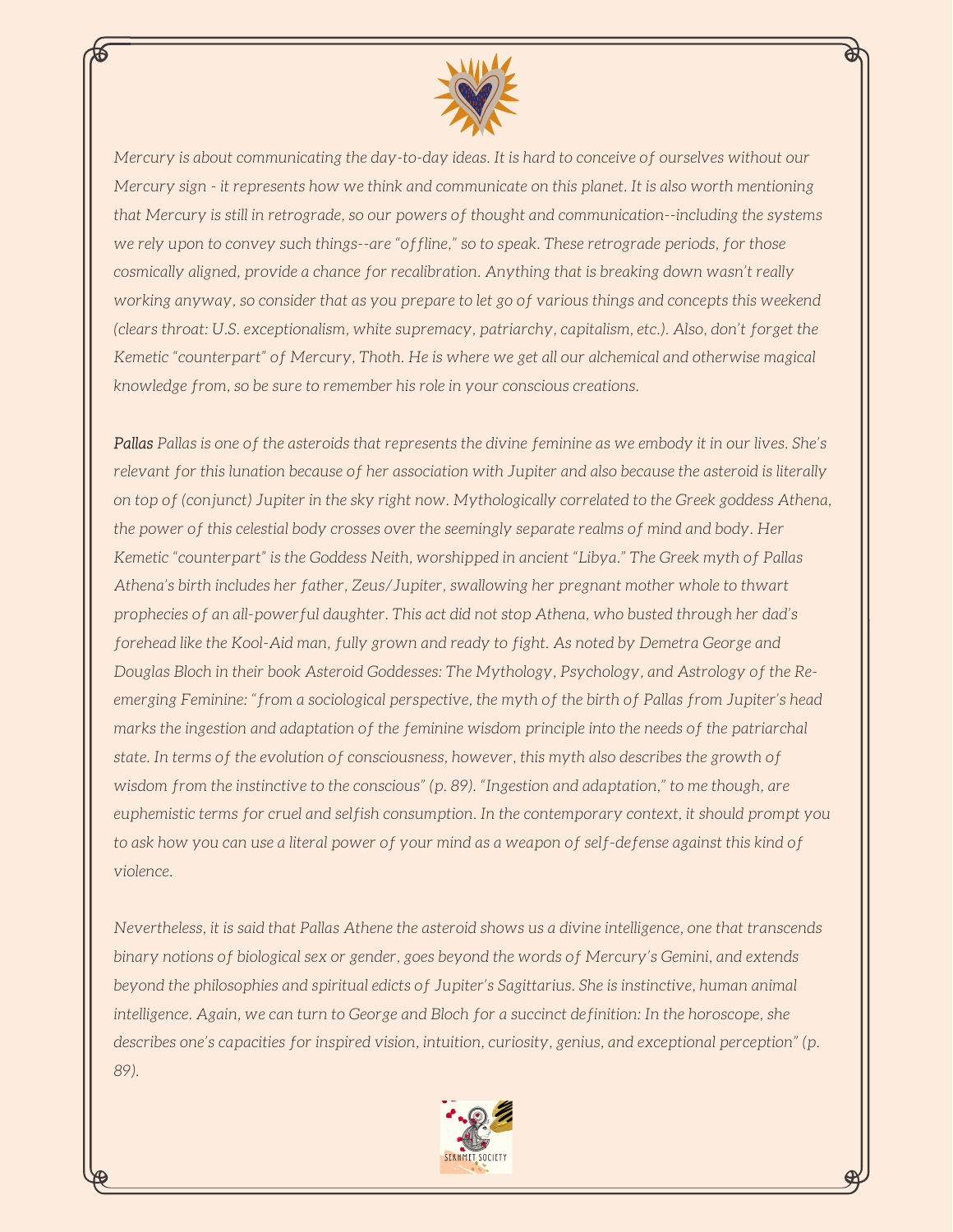

She also represents the arts, not only in the conventional sense but also when it comes to healing and politics as well. Many of us wrestle with this feminine power in a society that does not reward nonconformity to prescribed patriarchal gender roles. We're talking about her this lunation because the asteroid is conjunct both Jupiter and Pluto, Suggesting there's more than booking learning and debate to consider at this moment of deep transformation (both personally and globally). We must remember our intuitive knowing--what we were born knowing.

Reminder from Last Month's Astro-Lesson: What Are Transits? As the planets move through the sky, they make angles to one another, called "transits." We say they are "major transits" when they hit the 60o, 90o, 120o, 180o, 0o/360o, and sometimes 150o angles. These are, respectively, the sextile, square, trine, opposition, conjunction, and in conjunction (also called the quincunx). Some of these angles are associated with a "harmonious" flow of energy, where others are associated with a "dynamic" flow of energy. These are neither good nor bad, but rather indicate the level of interaction with the outside world required for the energies to react appropriately. Harmonious transits, which can be described as more internal, include the trine and sextile. Dynamic transits are often experienced as external events and include the square, opposition, and inconjunct/quincunx. The conjunction can be harmonious or dynamic and it depends on the planets involved. Transit analysis may seem complicated at first, but it is important to be able to put together the pieces of the astrological puzzle together for yourself. Here's an example. The Full Moon is the transit "Sun opposite Moon." Remembering that an opposition is a dynamic aspect, the Sun represents our creative identity and life force, and the Moon represents our emotional identity, we can put it all together and expect to see some kind of external action that highlights the contrast between our vitality and our emotions - who we are on the outside vs. who we are on the inside.

#### Other Relevant Transits: What Planetary Energies Are Available to You?

*Moon in Sagittarius opposite Mercury in Gemini*

*(July 3 to July 5, exact on July 4)*

Our subconscious, ancestrally-tied emotions are at odds with our style communication, both the external kind (conversation or text) and the internal kind (thoughts). Brain scramble! It's a bit of a raucous party up in your mind; don't forget to invite yourself! This is like the communication issues of Mercury retrograde but on steroids, so consider more than the moment when choosing to engage in negative or soul-sucking interactions. Good news: this is a quick transit that will be over with the full moon on Sunday.

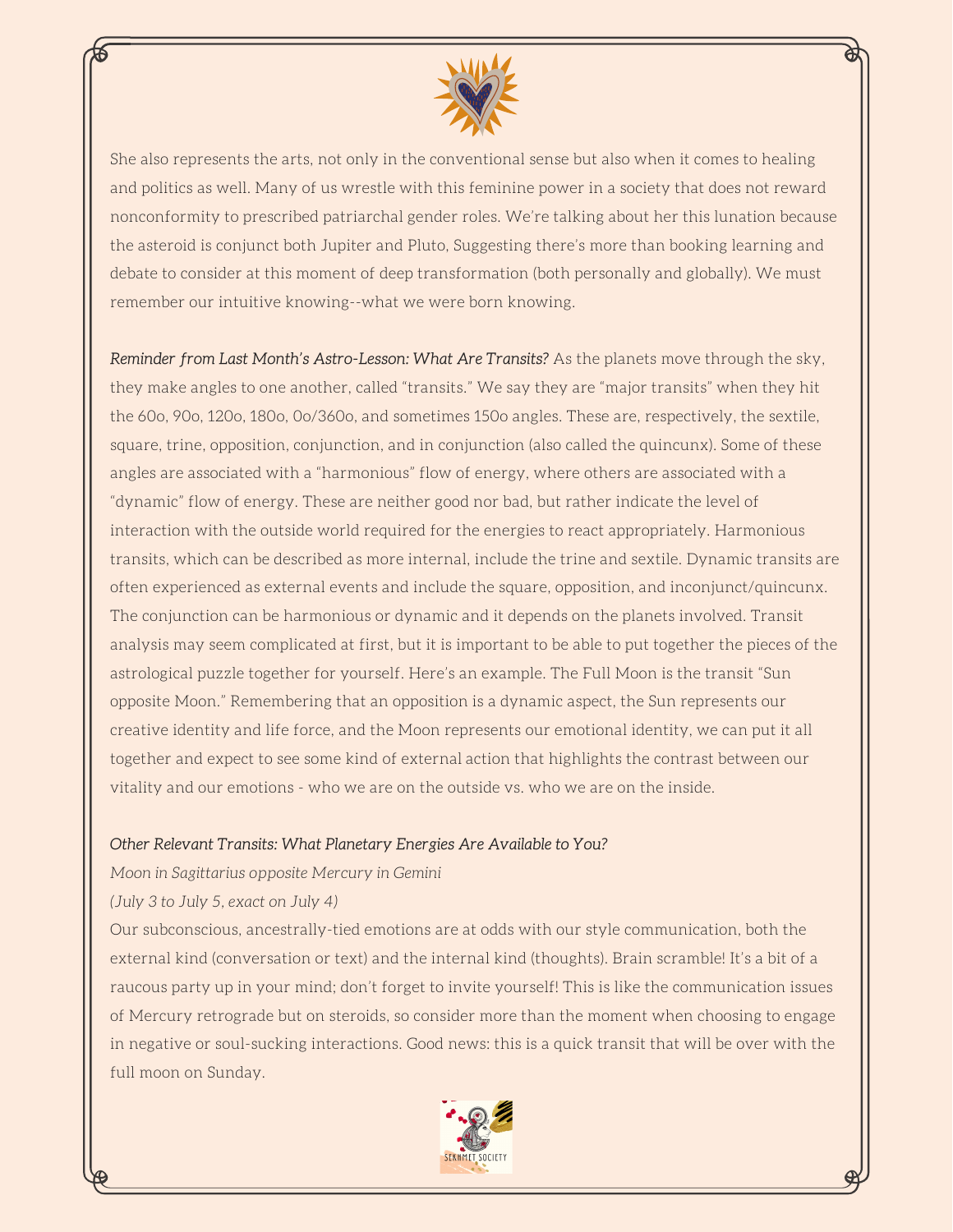

#### Mercury square Chiron

(*May 29 to July 27, exact on June 5, July 1, and July 21)*

Communication and thoughts are creating action around old wounds. Are you in a mental rut thinking about your traumas? It's probably because the planets are encouraging you to do something about it. They wouldn't replay various versions of your pain on that internal movie screen just to hurt you. The goal is healing and the only way out is through. You are cordially invited to take action as the captain of your own healing mission.

#### Saturn inconjunct True Node

### *(March 22 to October 16, exact on April 17, July 15, and September 2)*

The structural capacity of Saturn is up against our fate as it sits in idea-dominant Gemini. We want to talk about our future but Old Man Saturn is asking for results and receipts. What are you building and where could it use more fortification? Saturn being inconjunct the True or North node means it is also semi-sextile the South Node. This means our past life vibes are coming through to our aid. Tap, tap, tap in to those ancestors, both the kinds that come from genetics and those that come from affinity!

#### Jupiter conjunct Pluto in Capricorn, retrograde in Sagittarius right now

#### *(February 2020 to January 2021)*

Expansion, but make it transformative and a little compulsive. Power... what is it on this earthly plane? What structures are available to house and exercise that power and in what ways are they in need of healing? How is the pain apparent in the world today related to that healing process? This conjunction, like the Saturn-Pluto conjunction in January, is part of the "kick-off" to a yearslong process of change, both on an individual and societal level. The conjunction moment is great for taking stock of how the planetary energies are playing out. This aspect happening mostly in the sign of Capricorn points to themes of material structures and outward measures of power, so we look there to see what resources are needed to be more in alignment with one another and the higher order of the universe. This moment of retrograde in Sagittarius though, is an opportunity to revisit our philosophies as they may or may not serve the transformation demanded of us and the world at this time.

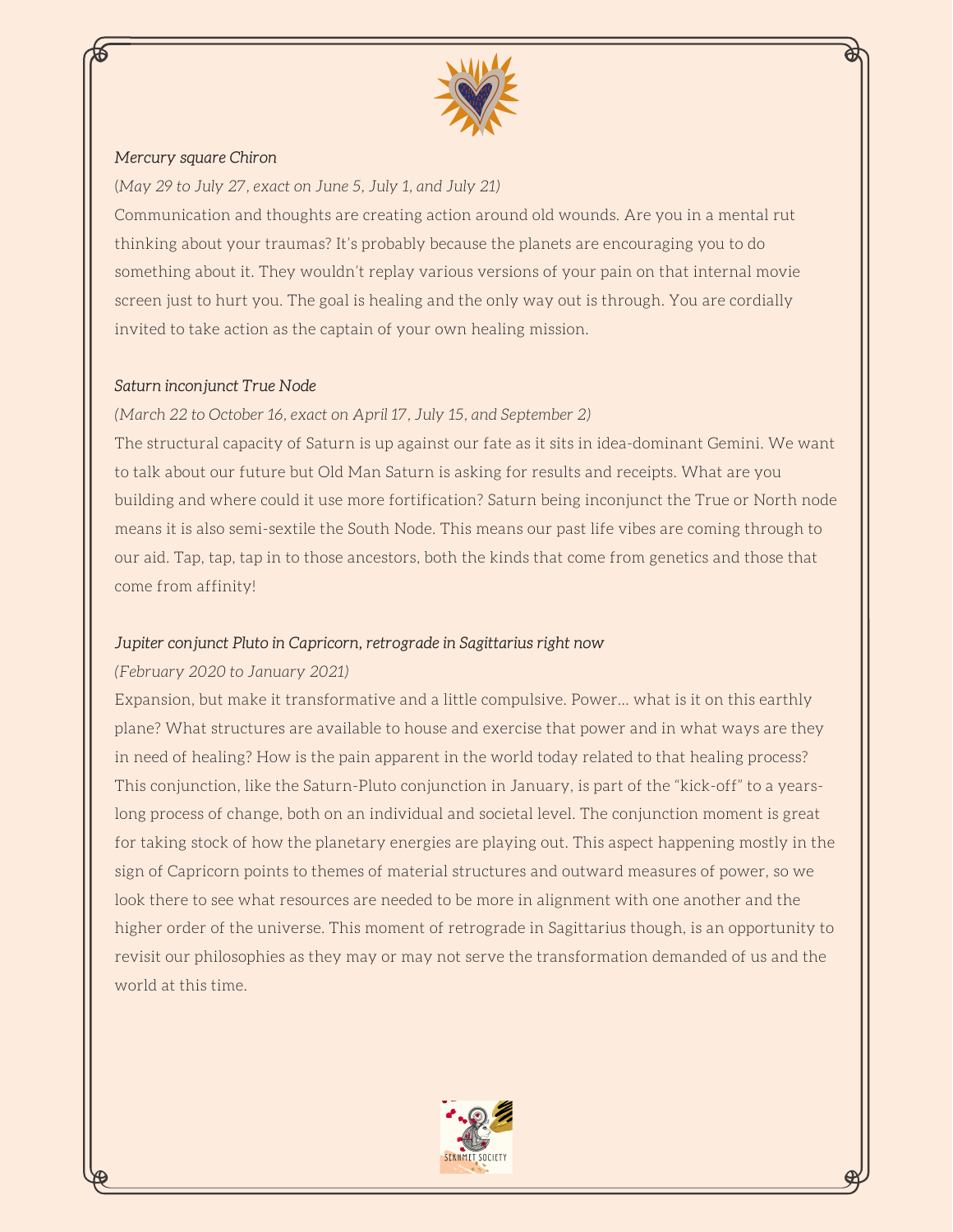

#### Divine Feminine Asteroids in Transit:

Sun conjunct Vesta (June 15 to July 24, exact on July 4) Sun trine Ceres (June 25 to July 12, exact on July 4) Jupiter conjunct Pallas (January 2020 to February 2021, exact on March 28, July 3, & Nov. 12) Pluto conjunct Pallas (February 24 to August 21, exact on March 31 and July 2) Uranus inconjunct Juno (April 17 to July 28, exact on May 5 and July 8) Chiron opposite Juno (March 25 to August 14, exact on May 2, July 4) Ceres trine Vesta (June 10 to July 20, exact on July 2) There is a lot here, so I won't explain each in detail but rather give a general overview. We have our creative identity and development (the Sun) being powered by our inner fire (Vesta) and nurturing spirit (Ceres). That inner fire and nurturing spirit are also powering each other (Ceres trine Vesta) - make some art! We have our expansive (Jupiter) and deeply transformative (Pluto) capabilities being powered by our divine intellect (Pallas). Our sense of rebelliousness, our unique stamp on the world (Uranus) is a bit at odds with our ideas of partnership, more specifically marriage (Juno), as is our ability to heal our inherited wounds (Chiron). If you already have an established practice to connect to the divine feminine within you, this weekend is a fantastic time to revisit it. If not, please make sure you at least use the Sagittarius learning vibes to do some research on how to start this invaluable process!

Numerology and Other Symbolism of This Full Moon While I do not consider myself a numerologist at all, I would be remiss to leave out the numerological symbolism of the dates we have for this lunation. 7/4/2020 is a "six" day, but that's not the part that interests me. 7/4 is an "eleven" day, and 7/2020 is a "eleven" month - I see you, planets!! Eleven is a master number: "it is the number of the spiritual leader and of the psychic, associated with cosmic wisdom, insights, and otherworldly phenomena" (source). This, to me, aligns perfectly with the Jupiter, Mercury, Pallas vibes described earlier. The master number eleven is a version of the number two, so the numerological themes of two apply as well. In the Tarot, the eleventh card is Justice and the second is the High Priestess. If you have a deck, consider taking those cards out (if not, look them up!) and ruminating on the symbolism that jumps out at you as you look at the pictures. Use your Pallas-Athenian intuitive knowing to interpret what you see!